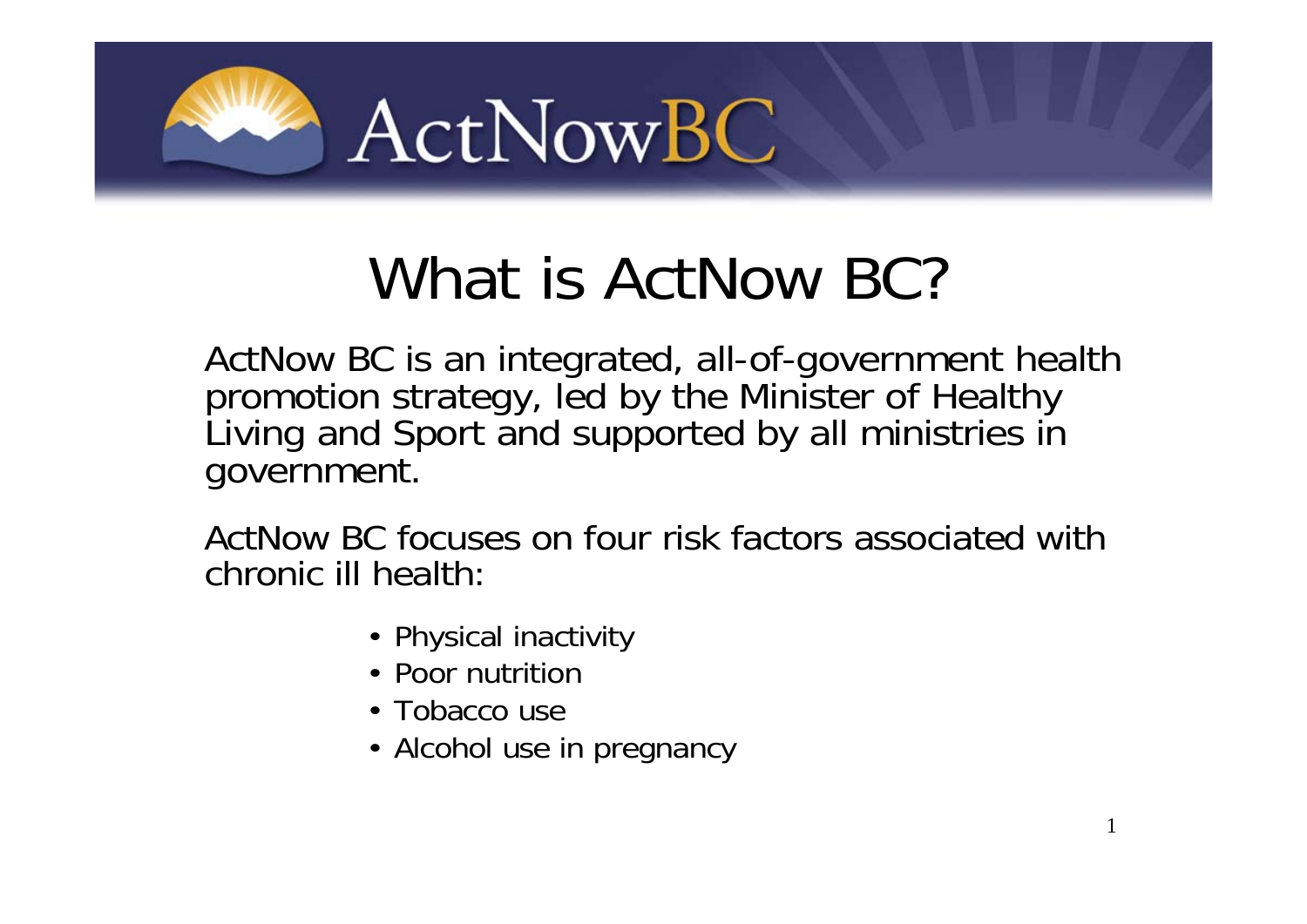ActNowBC

# Goals and Targets\*

## Government's Goal 2

Lead the way in North America in healthy living and physical fitness

## Targets for 2010

- Reduce tobacco use by 10%
- Increase percentage of people who eat at least 5 servings of fruits and vegetable every day by 20%
- Increase percentage of people who are physically active by 20%
- Reduce percentage of BC adults who are overweight or obese by 20%
- Increase number of women counselled about alcohol use during pregnancy by 50%; and support health service delivery areas to have focused strategies for FASD prevention.

Note: targets have also been set for 2015 in British Columbia's Government strategic plan \* Established in 2005, Based on 2003 Baseline Data



2

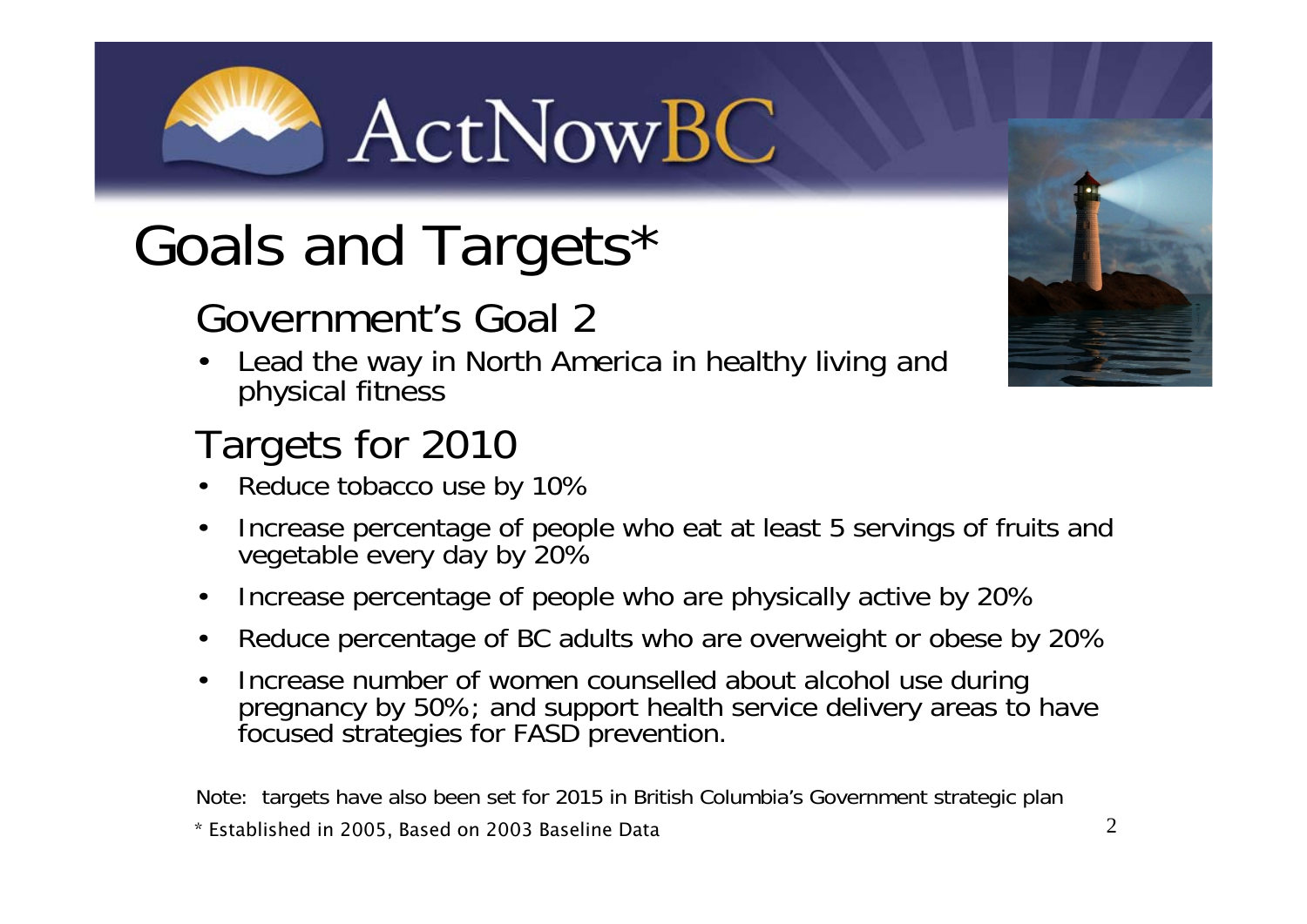ActNowBC

# The Challenges



- **42% of British Columbians Aged 12+ are not active enough to achieve the benefits of regular physical activity**  (Canadian Community Health Survey, 2005)
- **32% of BC adults (18+) are overweight and 13% are obese** (Canadian Community Health Survey 2005)
- **Tobacco use remains the most significant health risk**
- **200 to 300 babies are born with FASD every year**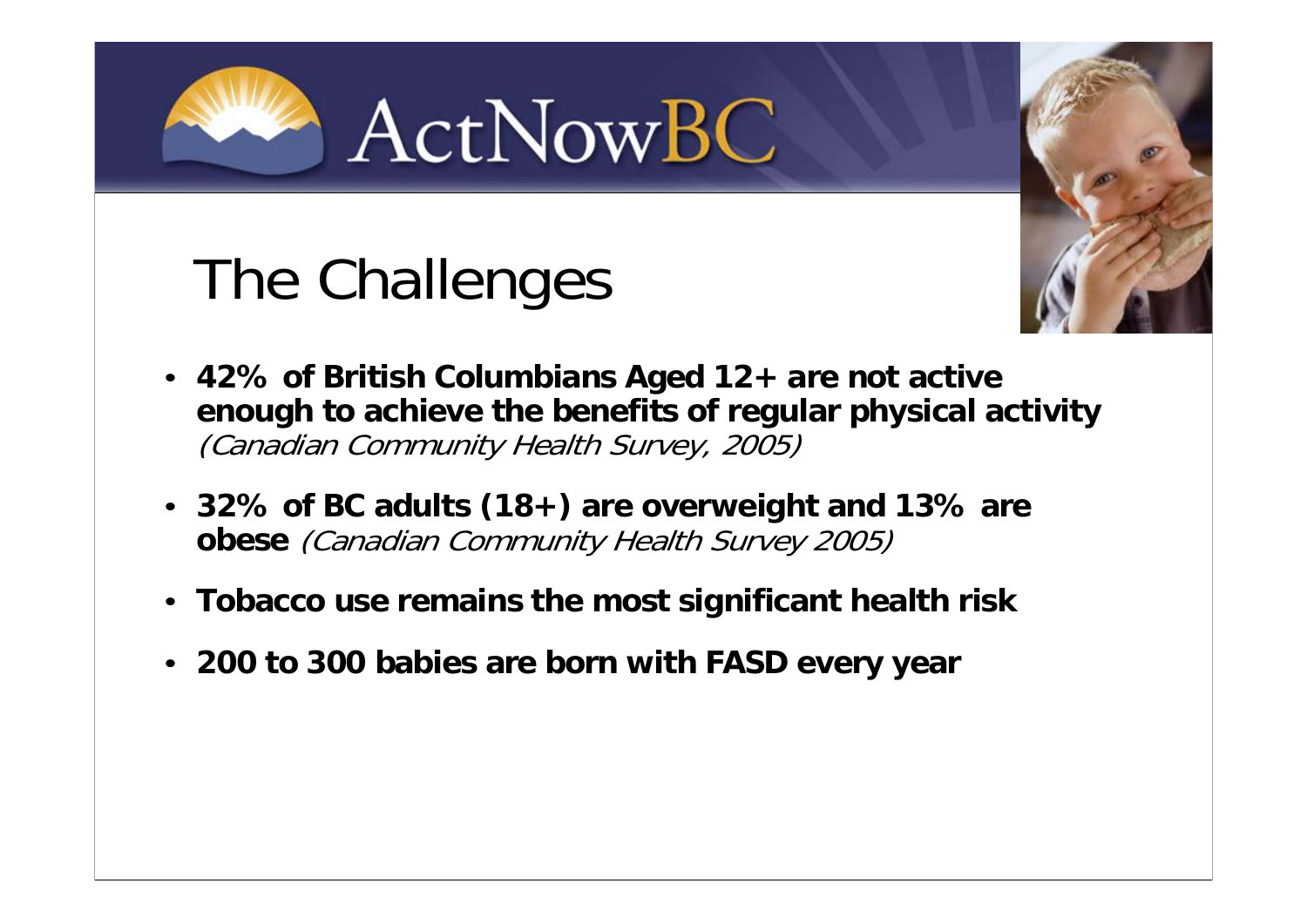The Cost of Doing Nothing

ActNowBC

- **Physical inactivity**: \$570 million/year
- **Overweight and obesity:** \$730 \$830 million/year
- **Tobacco use:** \$2.3 billion/year (direct and indirect)
- **Improved diets:** could reduce death from cardiovascular disease and stroke by 20% and from cancer and diabetes by 30%
- An estimated 3 in every 1000 children are born with **FASD**  in BC each year. Direct costs: approximately \$1.4 million over a lifetime. (Canadian average, Public Health Agency of Canada 2004)

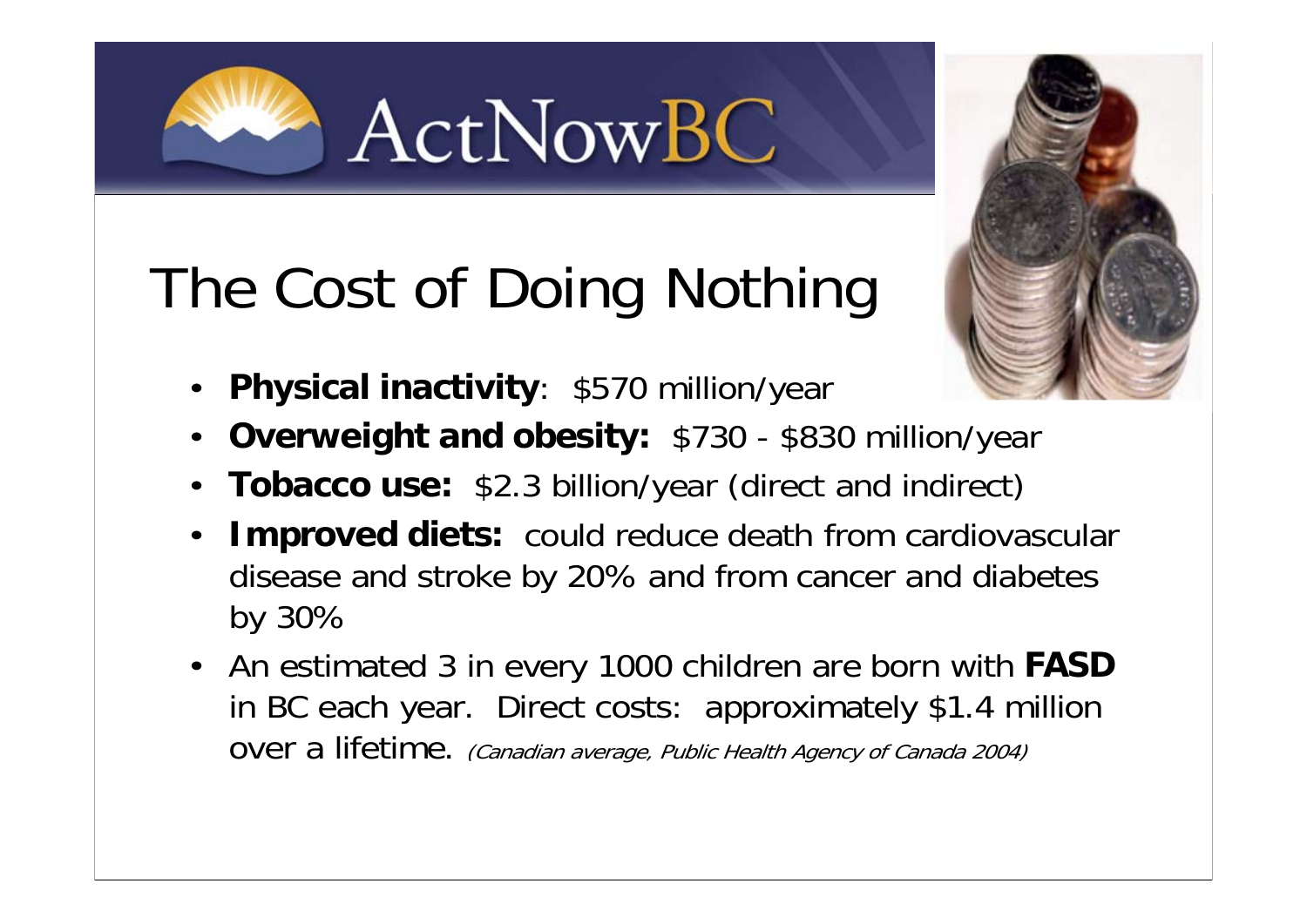

#### **A Determinants**  ActNowBC **Approach**

#### **Individual Determinants**

- Knowledge
- Attitudes
- Skills and practices

#### **Environmental Determinants**

The context for individual behaviour

- Portion sizes
- Easy access (bike paths, vending machines)
- Occupational inactivity

#### **Social Determinants**

- Socioeconomic status poverty
- Educational level

Non -modifiable risk factors (genetics, sex, age)

**Physical inactivity, unhealthy eating, tobacco use**

> and other risk factors

**Overweight and Obesity** and other risk conditions

7

**Cardiovascular Disease, Diabetes, Respiratory Disease, Cancer**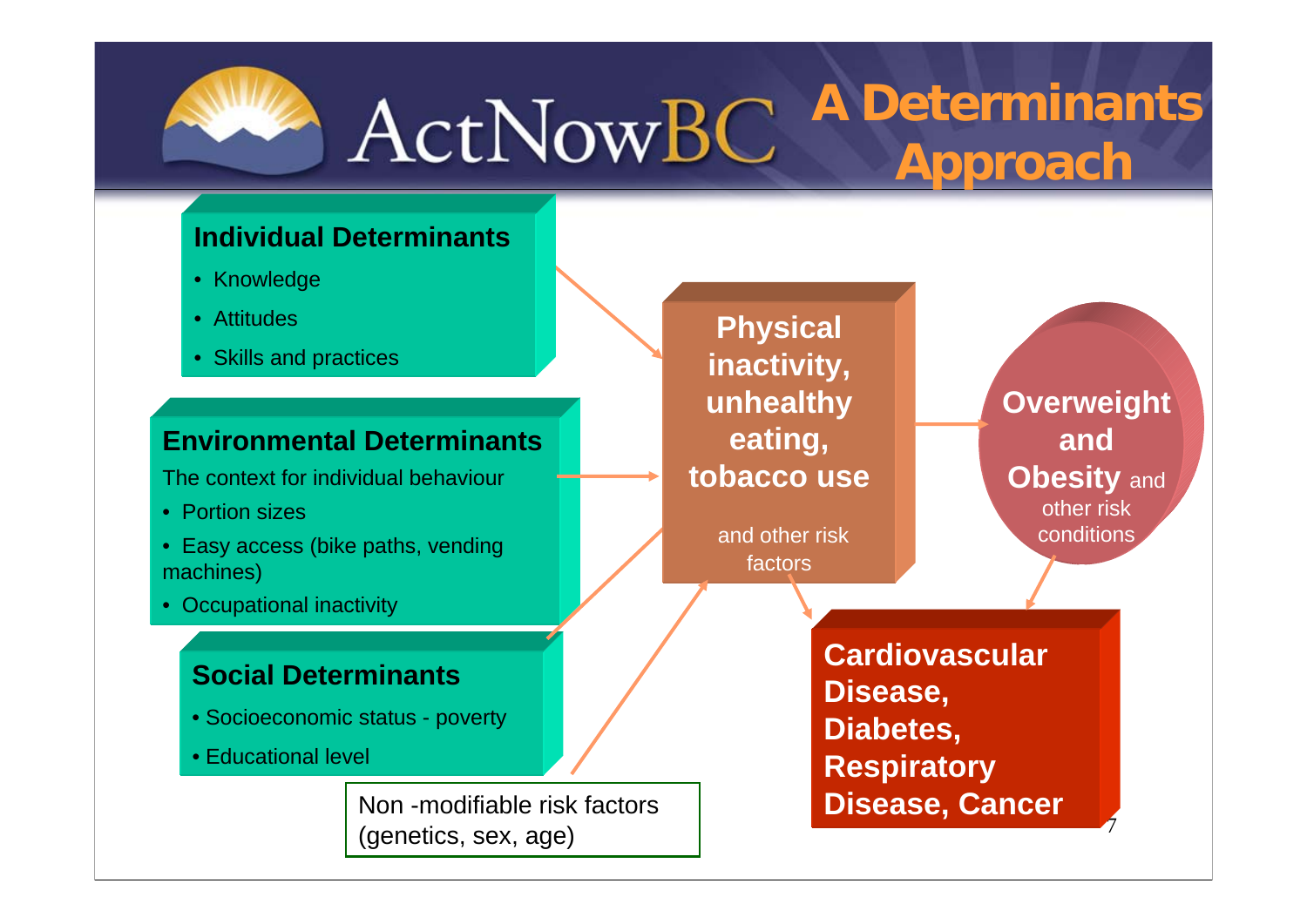

# All-of-Government Approach

- The Minister of Healthy Living and Sport has a mandate to ensure an all-ofgovernment, cross-sectoral approach to support healthy British Columbians.
- The ActNow BC ADM committee champions and puts ActNow BC into action.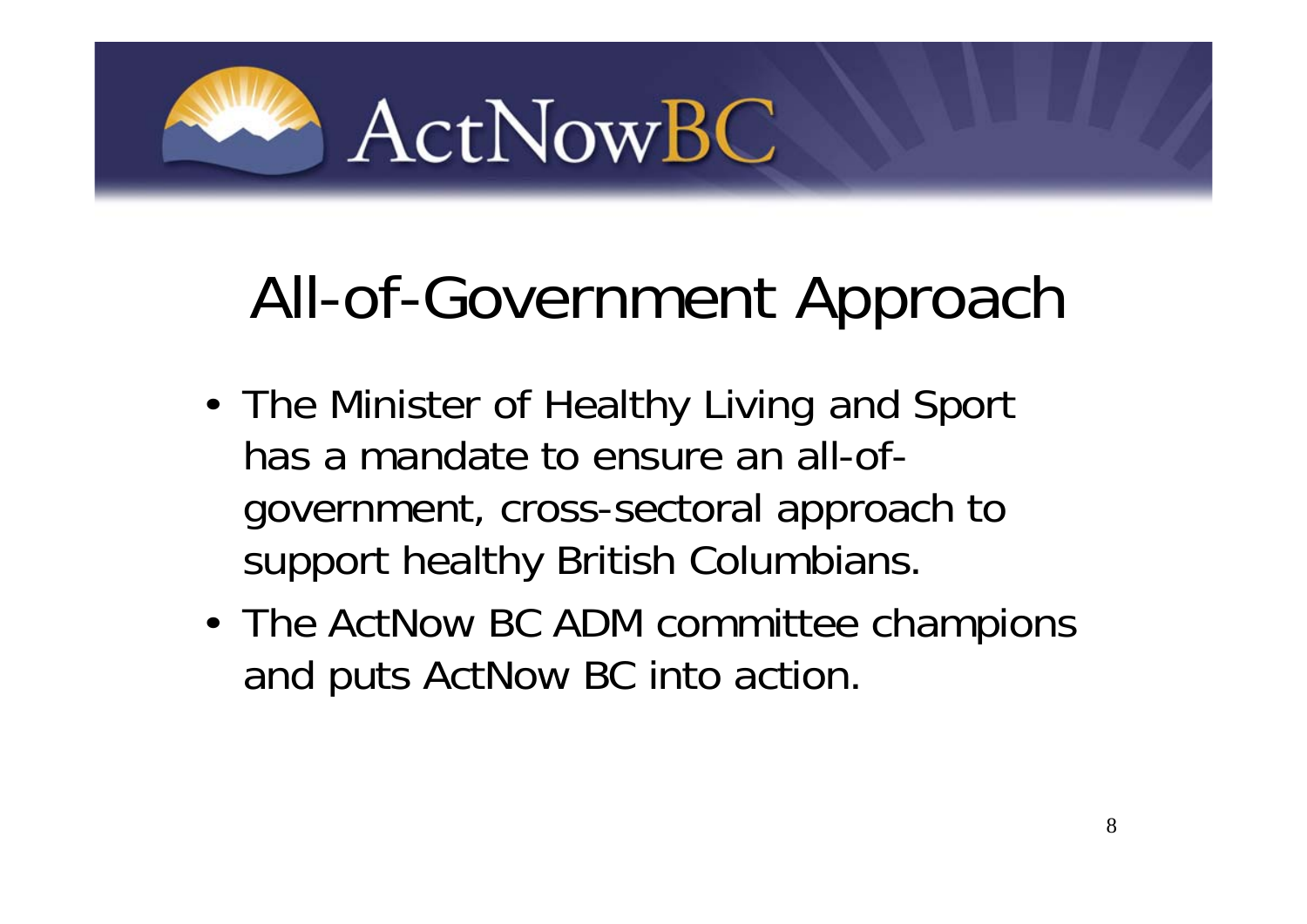

## Implementation

### **Over 160 + programs & initiatives and growing**

- A few examples of Inter-ministry initiatives in action:
	- Daily Physical Activity
	- Action Schools! BC
	- Seniors' Wellness Parks
	- Healthier Choices in BC Public Buildings
	- Workplace health and wellness initiatives, e.g., Bike to Work Week (EMPR lead)
	- Cycling Infrastructure Partnerships Program
	- School Fruit and Vegetable Nutritional Program
	- Quit Now and Tobacco Control Act & Regulations
	- Physical Activity & Healthy Eating Resources for Seniors
	- First Nations Community Food Systems for Healthy Living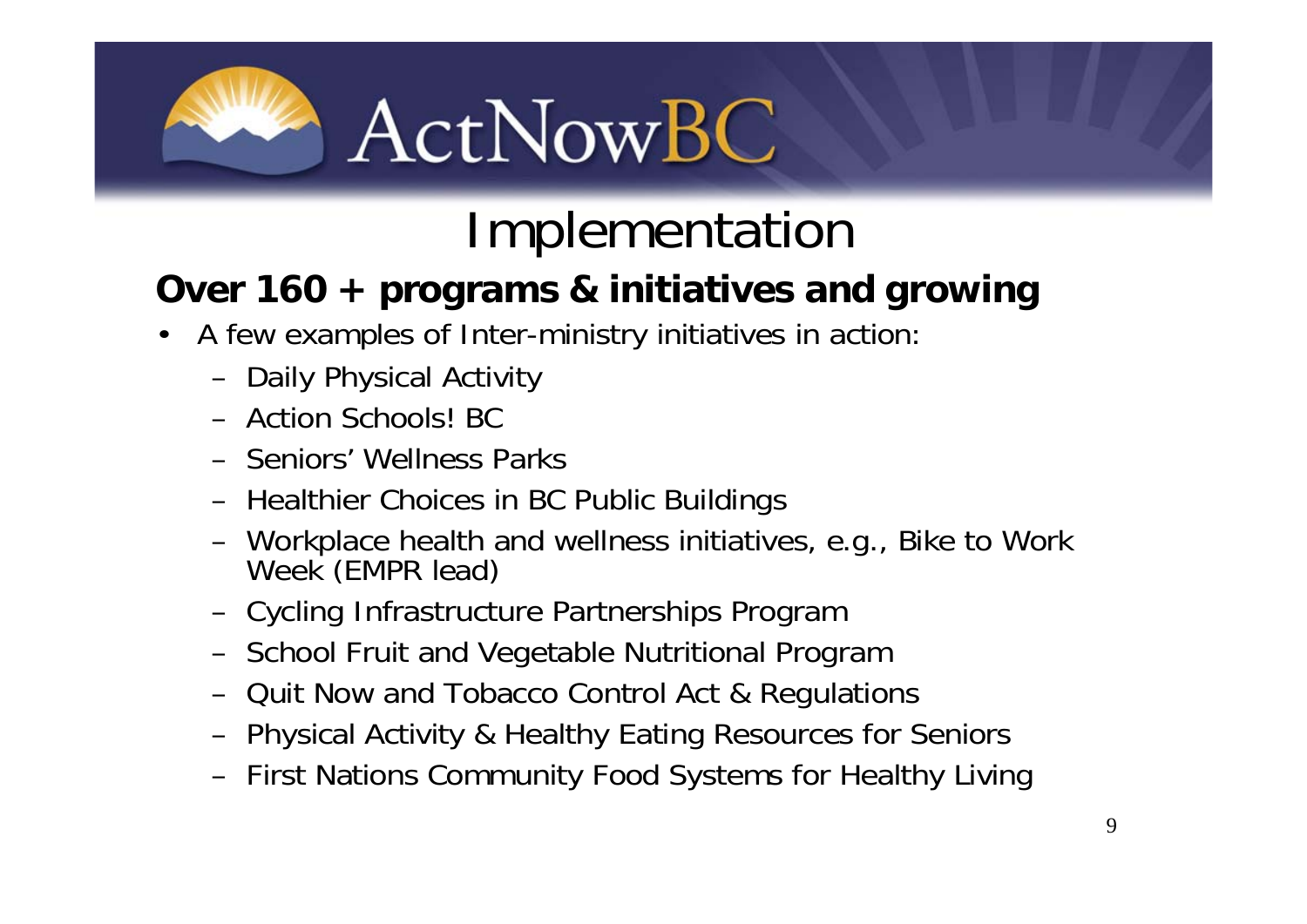**ActNowBC** 

## **Key External Partners:**

- **BC Healthy Living Alliance** 
	- 15 healthy living initiatives
- 2010 Legacies Now
- Private and corporate sector
- Municipalities & communities
	- BC Healthy Communities
	- Active Communities
	- Age-Friendly Communities

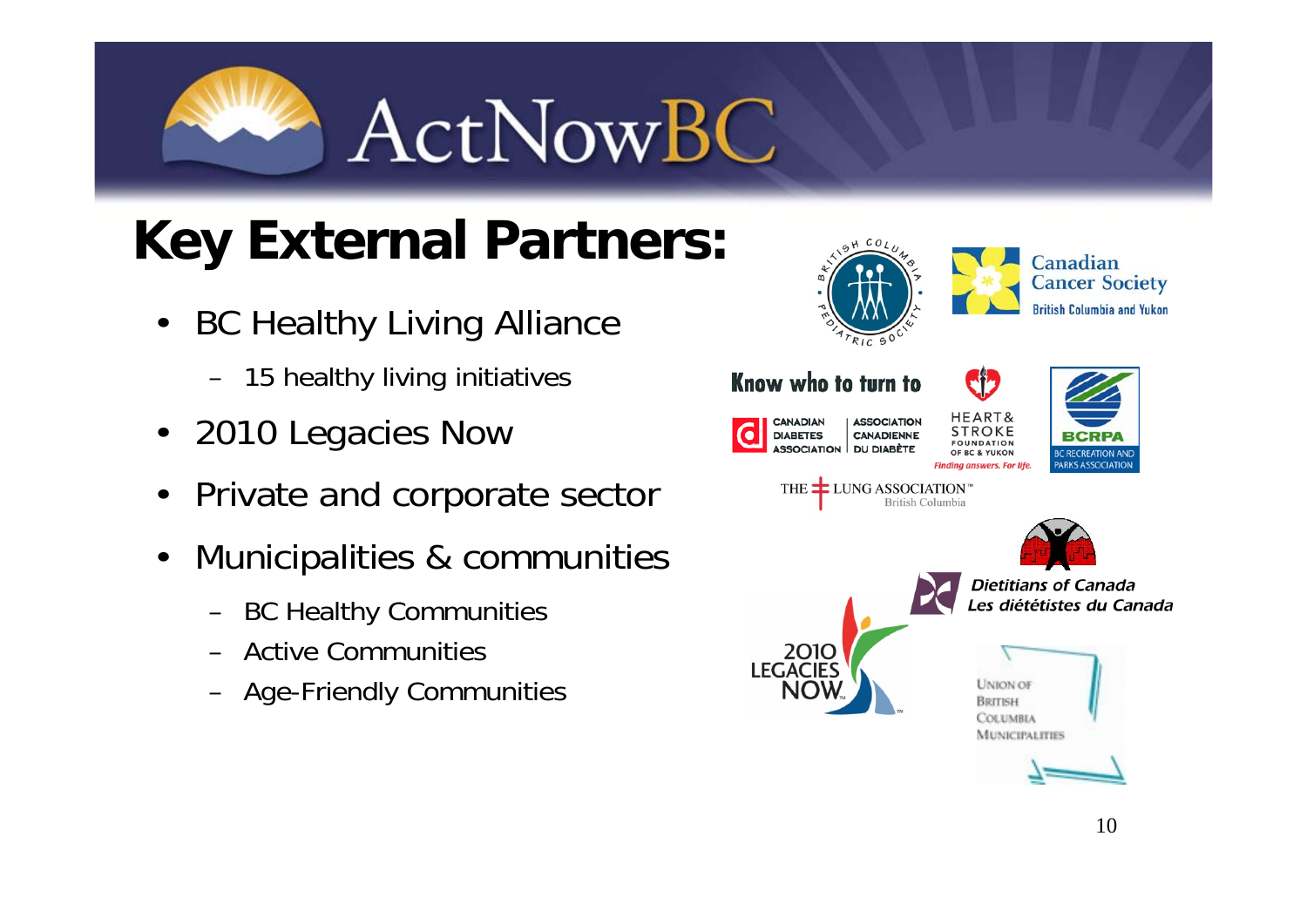

# How are we doing?

- **BC's results are the best in Canada (2007) and BC continues to make progress towards targets**
- $\checkmark$  Achieved 2010 target 14.4 % with lowest smoking rate in Canada.
- $\checkmark$  BC's youth smoking rate dropped to single digits for the first time ever at 9%, down from 12.4 % the year before compared to the national youth rate of 15 %.
- $\checkmark$  Lowest self-reported obesity rates in 10 years, along with the lowest rates among provinces in Canada.
- $\checkmark$  Only province to achieve a significant drop in self-reported adult obesity, decreasing by 15%, from 12.7% (2005) to 10.9% (2007) first key decrease since reporting began in 1996.
- $\checkmark$  Among the top provinces for physical activity better than the Canadian average but needs improvement.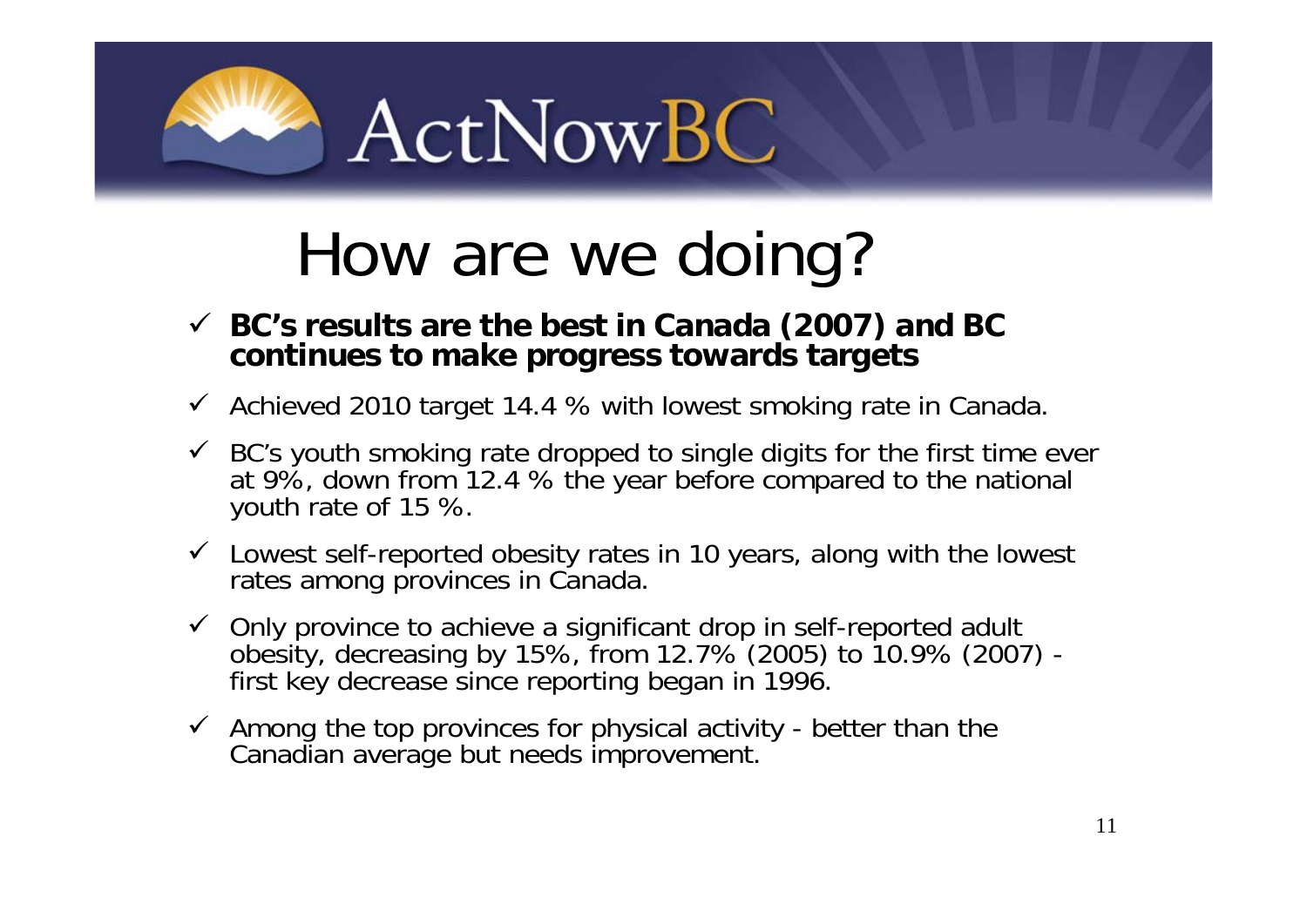

# ActNow BC: "Olympicized" for 2010

The Olympics provide a once-in-a-lifetime opportunity:

Equity of the Olympic brand Broad public awareness of the Games Support for the BC athletes

Community activity and engagement

Key ActNow BC Marketing Initiatives for F09/10:

- •GamesTown 2010
- •World Healthy Living Challenge
- •ActNow BC Ambassador Teams
- •Road to 2010 Community Tour
- •2010 GamesKids
- •Test Drive the Venues

•Recognize and Celebrate Local Athletes

ActNow BC messages enjoy a fresh relevance through the natural link between sport and healthy living.